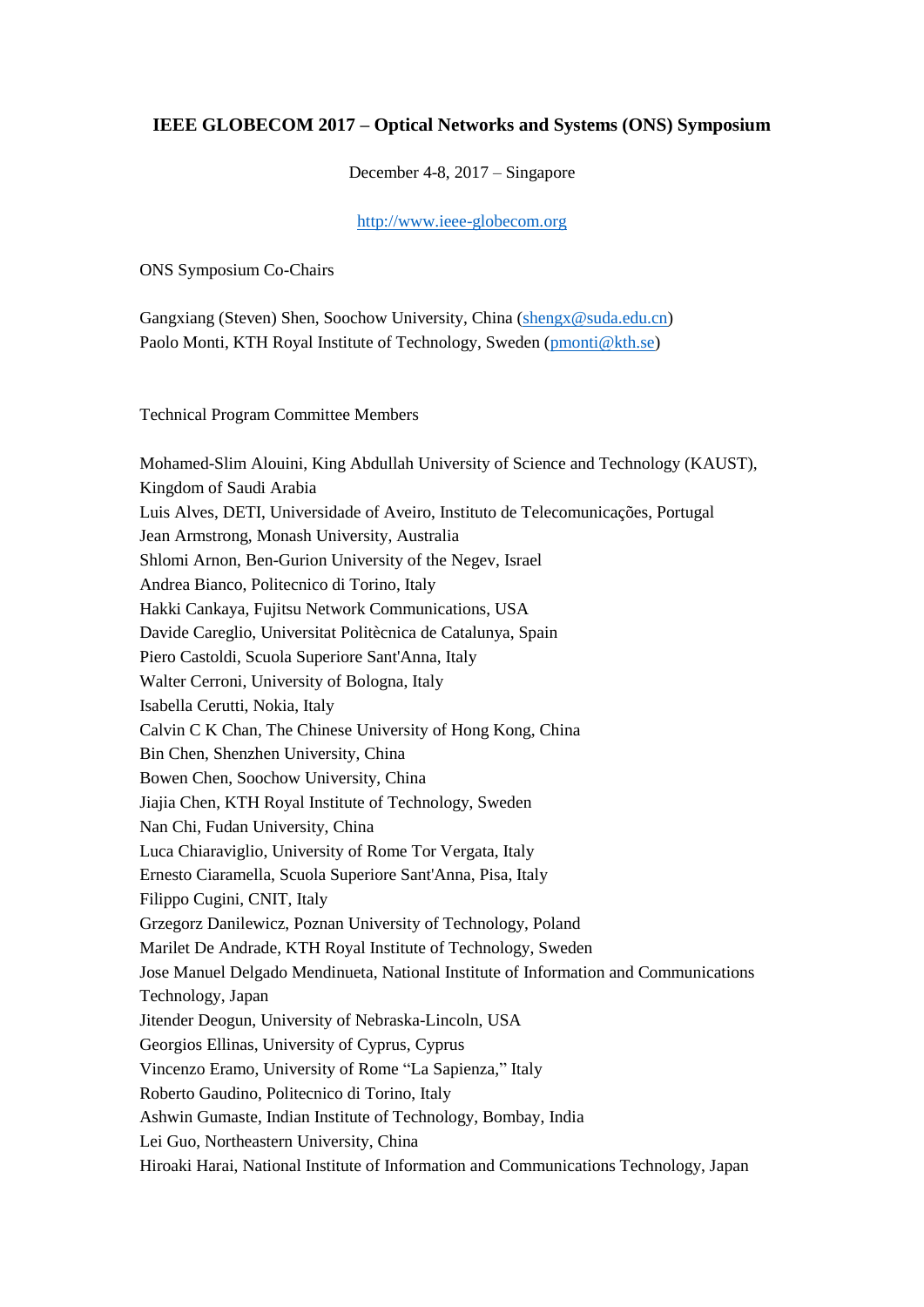Hiroshi Hasegawa, Nagoya University, Japan Pin-Han Ho, University of Waterloo, Canada Weisheng Hu, Shanghai Jiao Tong University, China Shanguo Huang, Beijing University of Posts and Telecommunications, China Gu Huaxi, Xidian University, China Filip Idzikowski, Poznan University of Technology, Poland Arunita Jaekel, University of Windsor, Canada Xiaohong Jiang, Future University-Hakodate, Japan Xianqing Jin, University of Science and Technology of China, China Jason Jue, University of Texas at Dallas, USA Admela Jukan, Technische Universität Carolo-Wilhelmina zu Braunschweig, Germany George Karagiannidis, Aristotle University of Thessaloniki, Greece Mohammad-Ali Khalighi, Ecole Centrale Marseille, France Ken-ichi Kitayama, The Graduate School for the Creation of New Photonics Industries, Japan Lutz Lampe, University of British Columbia, Canada Shien-Kuei Liaw, National Taiwan University of Science and Technology, Taiwan Thomas Little, Boston University, USA Maode Ma, Nanyang Technological University, Singapore Yiran Ma, China Telecom Co. Ltd. Beijing Research Institute, China Martin Maier, Institut National de la Recherche Scientifique (INRS), Canada Motoharu Matsuura, University of Electro-Communications, Japan Michael McGarry, University of Texas at El Paso, USA Darli Mello, University of Campinas (UNICAMP), Brazil Wenda Ni, Pleora Technologies Inc, Canada Ampalavanapillai Nirmalathas, The University of Melbourne, Australia Satoru Okamoto, Keio University, Japan Eiji Oki, Kyoto University, Japan Limei Peng, Ajou University, Korea Mario Pickavet, Ghent University – iMinds, Belgium Yvan Pointurier, Nokia Bell Labs, USA Christina Politi, University of Peloponnese, Greece Carla Raffaelli, University of Bologna, Italy Byrav Ramamurthy, University of Nebraska-Lincoln, USA George Rouskas, North Carolina State University, USA Brian Sadler, Army Research Laboratory, USA Gokhan Sahin, Miami University, USA Robert Schober, Universität Erlangen-Nürnberg, Germany Kohei Shiomoto, Tokyo City University, Japan Salvatore Spadaro, Universitat Politecnica de Catalunya (UPC), Spain Marco Tacca, The University of Texas at Dallas, USA Sahar Talebi, North Carolina State University, USA Massimo Tornatore, Politecnico di Milano, Italy Theodoros Tsiftsis, Nazarbayev University, Kazakhstan Murat Uysal, Ozyegin University, Turkey